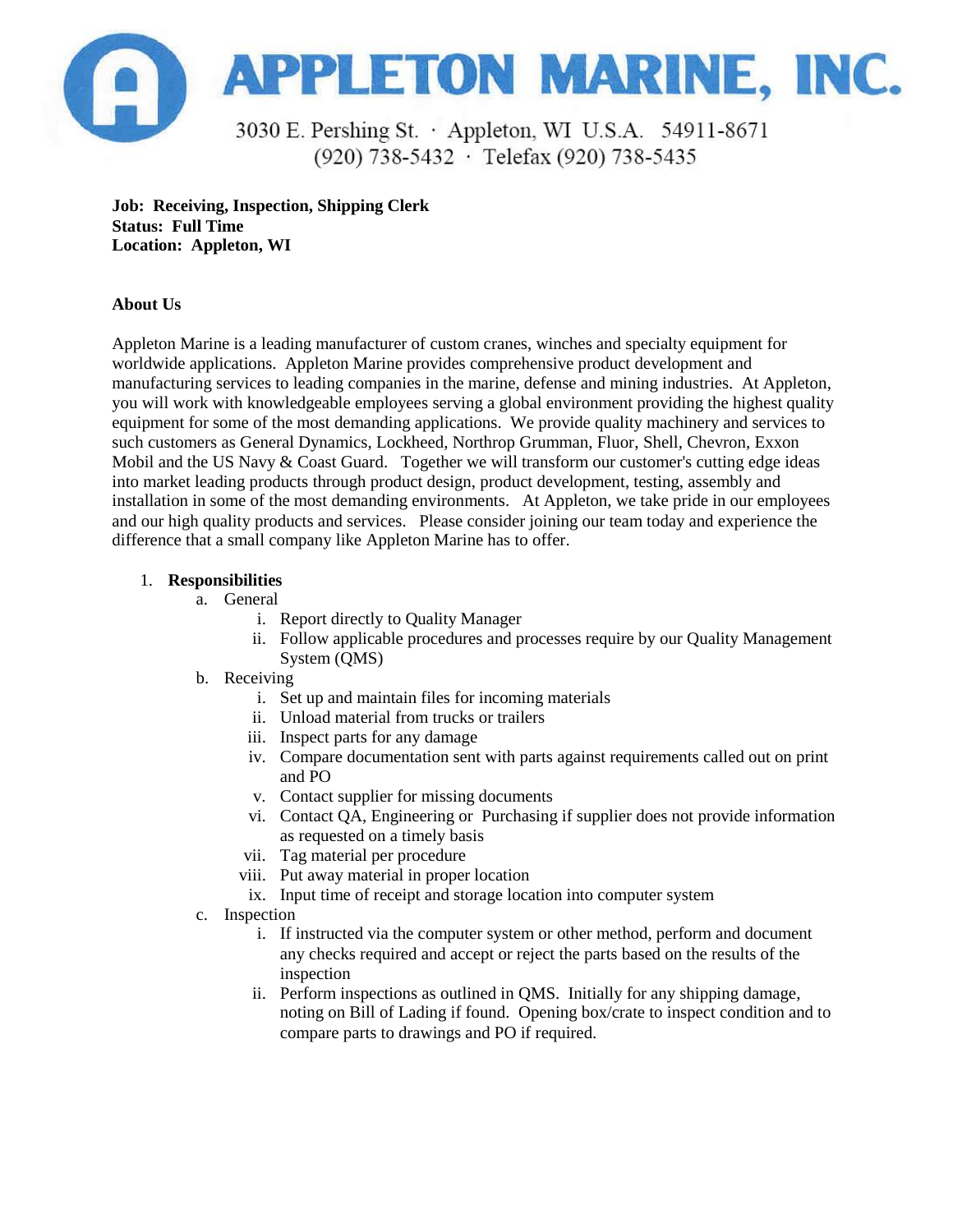- d. Shipping
	- i. Work with manufacturing to pull and package orders for shipment.
	- ii. Set up freight as required
	- iii. Create or ensure shipping paperwork is correct and complete
	- iv. Photograph and file loads leaving the facility
	- v. Contact suppliers for custom packaging
	- vi. Order to maintain inventory of stock packing supplies
- e. Warehouse
	- i. Maintain carts, racks and floor locations in good order and accuracy
	- ii. Assist or perform inventory as directed
- f. Safety
	- i. Perform and keep records of daily checks of equipment as directed
	- ii. Wear required PPE if hazards exist
- g. Preventive Maintenance
	- i. Keep material equipment batteries charged and electrolytes topped off
- 2. Qualifications
	- a. All candidates must have legal authorization to permanently live and work in the United States without visa or employer sponsorship
	- b. Physical requirements
		- i. Must be able to lift 35 lbs
		- ii. Must be able to stand and site for long periods of time
		- iii. Must be willing to work outdoors if required in any weather if required
		- iv. Must be able to operate forklifts and overhead cranes
- 3. Education/Experience
	- a. High School diploma or equivalent
	- b. Certificate or Associates degree in related field helpful
	- c. Certification in APICS or other inventory control fields a plus
- 4. Skills/Knowledge/Abilities
	- a. Read blueprints
	- b. Use gages to inspect. Create inspection reports if needed.
		- i. Calipers
		- ii. Micrometers
		- iii. Thread gages
	- c. Use of email for internal and external communication
	- d. Use of material handling equipment to unload trucks and trailers
	- e. Ability to use cranes, slings, chains and lifting eyes to safely and efficiently handle material
	- f. Basic mechanical, electrical and hydraulic knowledge helpful
	- g. Ability to visually inspect welds helpful
	- h. Ability to work in a team environment
	- i. Possess good verbal and written communication skills.
	- j. Ability to work overtime as needed
	- k. Knowledge of basic MS Office applications (Word, Excel)